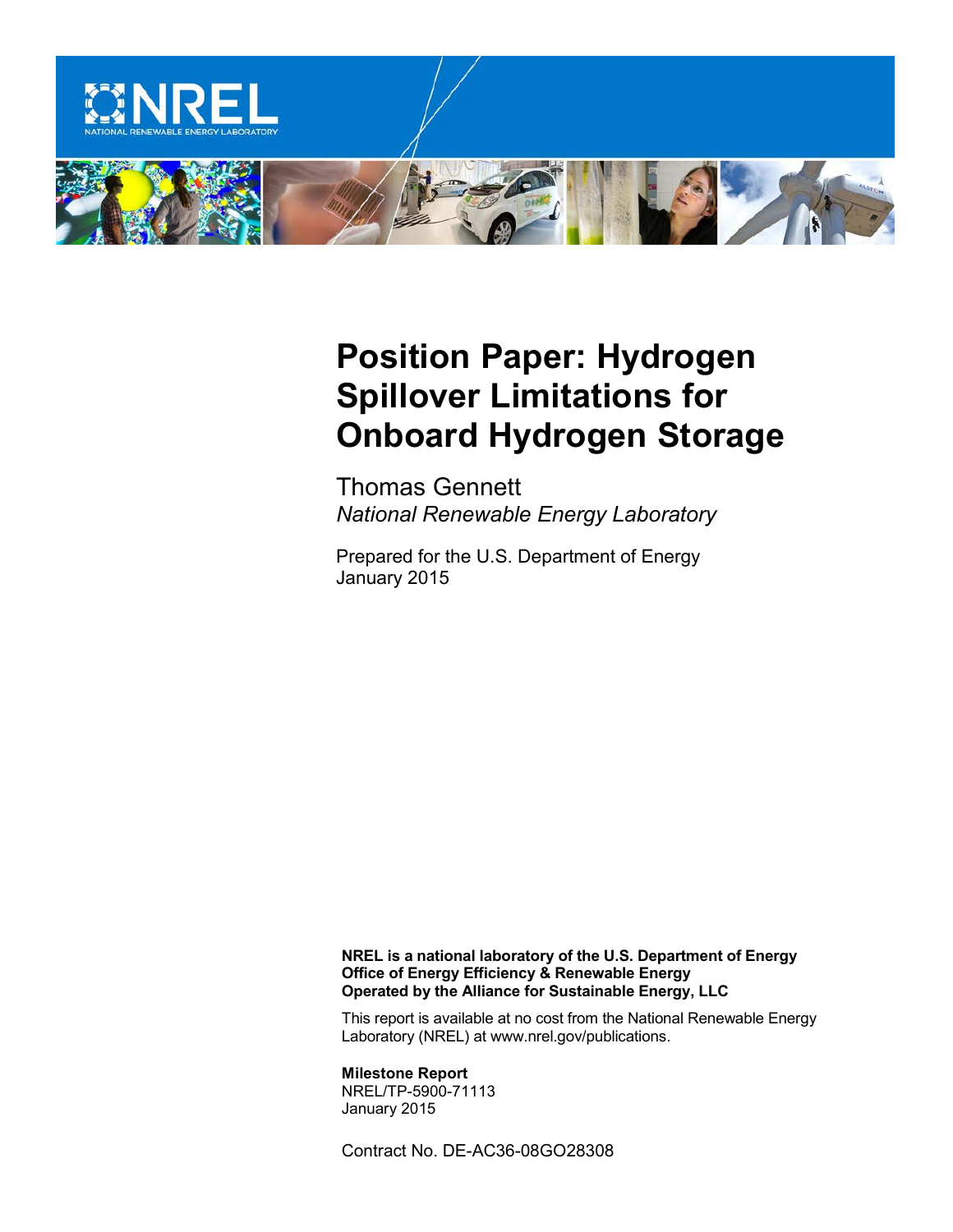

# **Position Paper: Hydrogen Spillover Limitations for Onboard Hydrogen Storage**

Thomas Gennett *National Renewable Energy Laboratory*

Prepared for the U.S. Department of Energy January 2015

#### **Suggested Citation**

Gennett, Thomas. 2015. *Position Paper: Hydrogen Spillover Limitations for Onboard Hydrogen Storage*. Golden, CO: National Renewable Energy Laboratory. NREL/TP-5900-71113.

**NREL is a national laboratory of the U.S. Department of Energy Office of Energy Efficiency & Renewable Energy Operated by the Alliance for Sustainable Energy, LLC**

This report is available at no cost from the National Renewable Energy Laboratory (NREL) at www.nrel.gov/publications.

National Renewable Energy Laboratory 15013 Denver West Parkway Golden, CO 80401 303-275-3000 • www.nrel.gov

**Milestone Report** NREL/TP-5900-71113 January 2015

Contract No. DE-AC36-08GO28308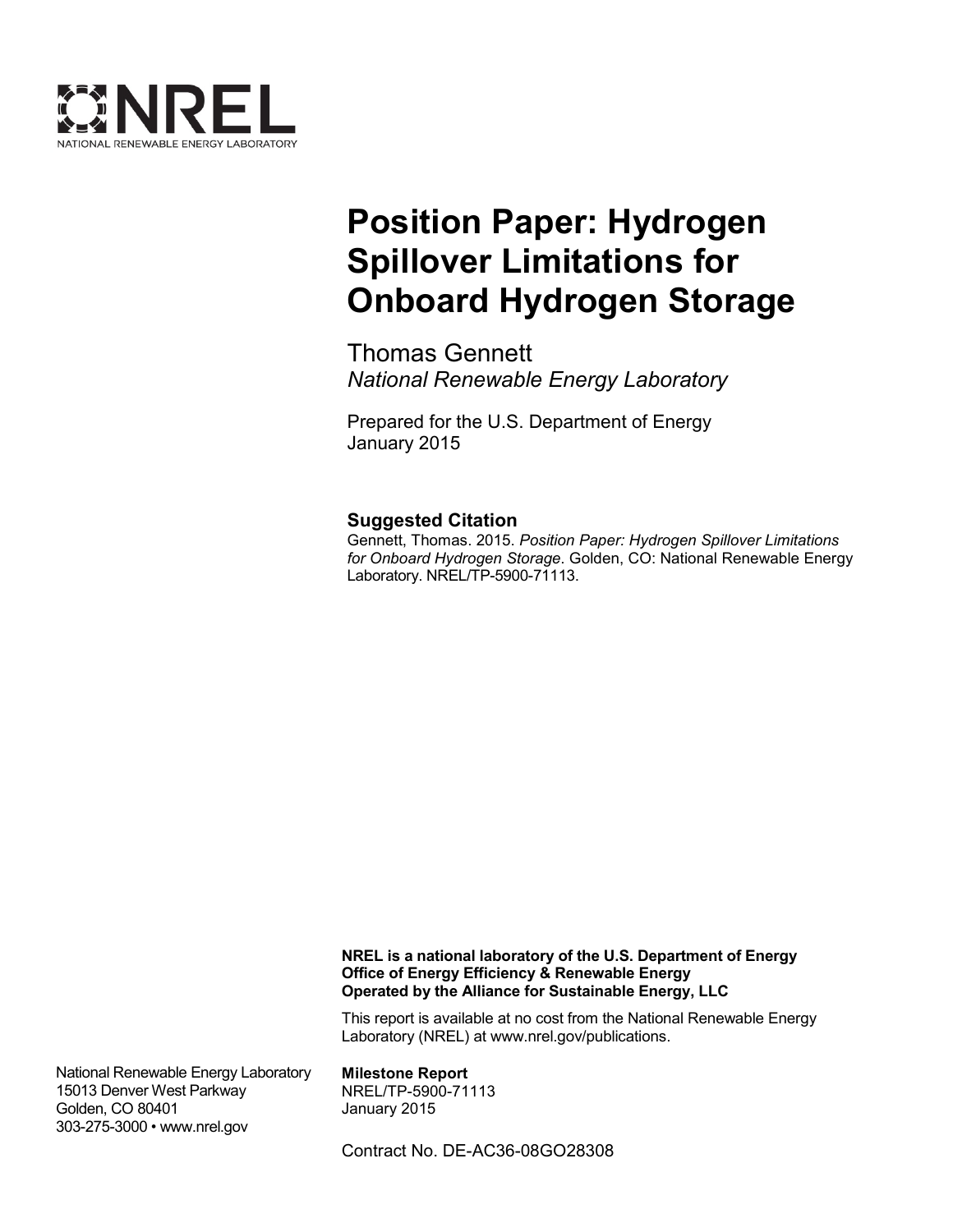#### **NOTICE**

This work was authored by the National Renewable Energy Laboratory, operated by Alliance for Sustainable Energy, LLC, for the U.S. Department of Energy (DOE) under Contract No. DE-AC36-08GO28308. Funding provided by the U.S. Department of Energy Office of Energy Efficiency and Renewable Energy Fuel Cell Technologies Office. The views expressed herein do not necessarily represent the views of the DOE or the U.S. Government.

> This report is available at no cost from the National Renewable Energy Laboratory (NREL) at [www.nrel.gov/publications.](http://www.nrel.gov/publications)

U.S. Department of Energy (DOE) reports produced after 1991 and a growing number of pre-1991 documents are available free via [www.OSTI.gov.](http://www.osti.gov/)

*Cover Photos by Dennis Schroeder: (left to right) NREL 26173, NREL 18302, NREL 19758, NREL 29642, NREL 19795.*

NREL prints on paper that contains recycled content.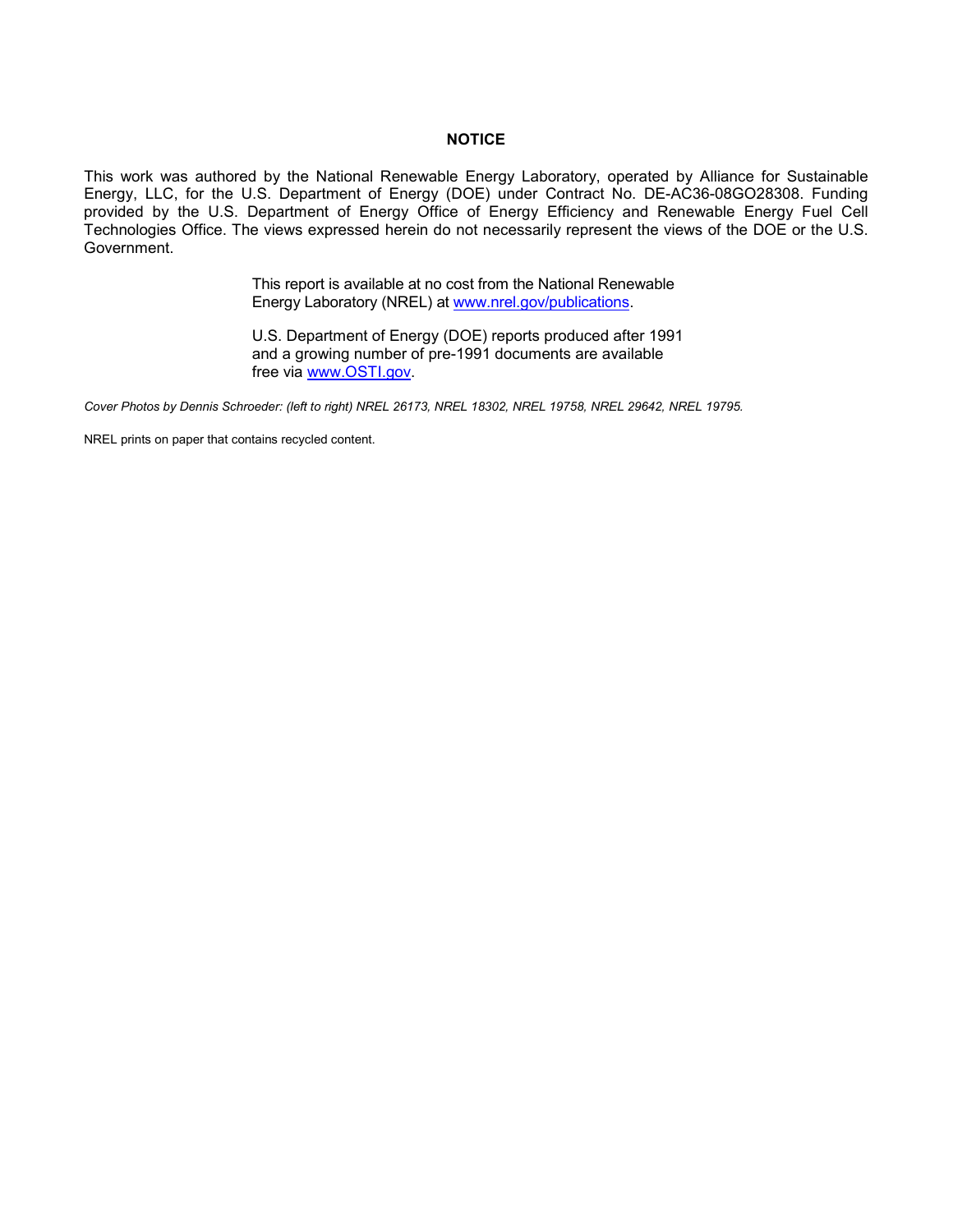### **Hydrogen Spillover Limitations for Onboard Hydrogen Storage**

The U.S. Department of Energy Office of Energy Efficiency and Renewable Energy (DOE EERE) Hydrogen Storage sponsored research projects are focused on the development of hydrogen storage systems that meet or exceed the DOE's goals for the onboard hydrogen storage in hydrogen-powered vehicles. Recently there has been a tremendous interest and controversy concerned with the disparity of results associated with weak chemisorption, i.e., spillover, materials for hydrogen storage. The National Renewable Energy Laboratory (NREL) and DOE dedicated considerable resources over the last few years to develop/perform the requisite measurements in order to establish the validity, capacity, kinetics, and overall performance of these materials.

'*Hydrogen spillover*' is a well-known phenomenon in catalysis, involving the dissociative chemisorption of hydrogen molecules on metal nanoparticles, followed by the migration of atomic hydrogen onto a support. In hydrogen storage applications, this storage enhancement mechanism has been investigated in detail most notably via the noble metal decoration of high surface area (>2,500 m<sup>2</sup>/g) carbon-based supports.<sup>1-8</sup> Overall, the observations of hydrogen storage that can be attributed to a spillover-type effect vary widely, from a several-fold enhancement to a negligible effect within the experimental uncertainty.<sup>9</sup> In part, this wide variation may be caused by micro-structural changes resulting from the metal doping, such as reduced pore volume and specific surface area. A significant result of the extensive DOE-NREL efforts was the first reported spectroscopic (DRIFTS and Neutron Scattering) evidence of "spiltover" hydrogen atoms onto a carbon surface. Disappointingly, however, it was only observed with modest (<15%) enhancements of sorption resulting in total capacities considerably less than the 2020 DOE targets. While larger enhancements up to 50% were observed for low hydrogen capacity materials, this was found to be primarily caused by the reduction of the metal centers and the formation of water. After multiple hydrogen sorption cycles and once the metal was reduced, the observed enhancement was considerably less (<15%). Overall, the spillover mechanism onto carbon-based sorbents is not yet fully understood and still under considerable  $debate<sup>9-15</sup>$  due to the absence of consistent empirical results and a fundamental microscopic picture.

It is important to note however, that as interest in the hydrogen storage spillover process peaked in the early part of this decade, a considerable amount of new information has come to light regarding the intrinsic problems that could complicate the interpretation of empirical results, beyond systematic instrumentation errors. The following list provides examples of the items most often reported: (1) hydrogenation reactions can occur if the metal nanoparticles are in a fully or partially oxidized state;<sup>16</sup> (2) residual organics may occlude the noble metal deposition precursor from accessing deep into the pores, and these precursors can undergo catalytic reduction reactions (which would appear as an erroneous hydrogen sorption) for multiple hydrogen sorption/desorption cycles;<sup>17</sup> (3) a variation of  $H_2$  interaction properties at unsaturated atomic sites inside carbon support could lead to irreversible side reactions such as the hydrogenation of the carbon (C-H bonds) and oxygen (O-H) sites being the most obvious;<sup>10, 12</sup> (4) the variation of substituents that populate the pore structure in very high surface area carbon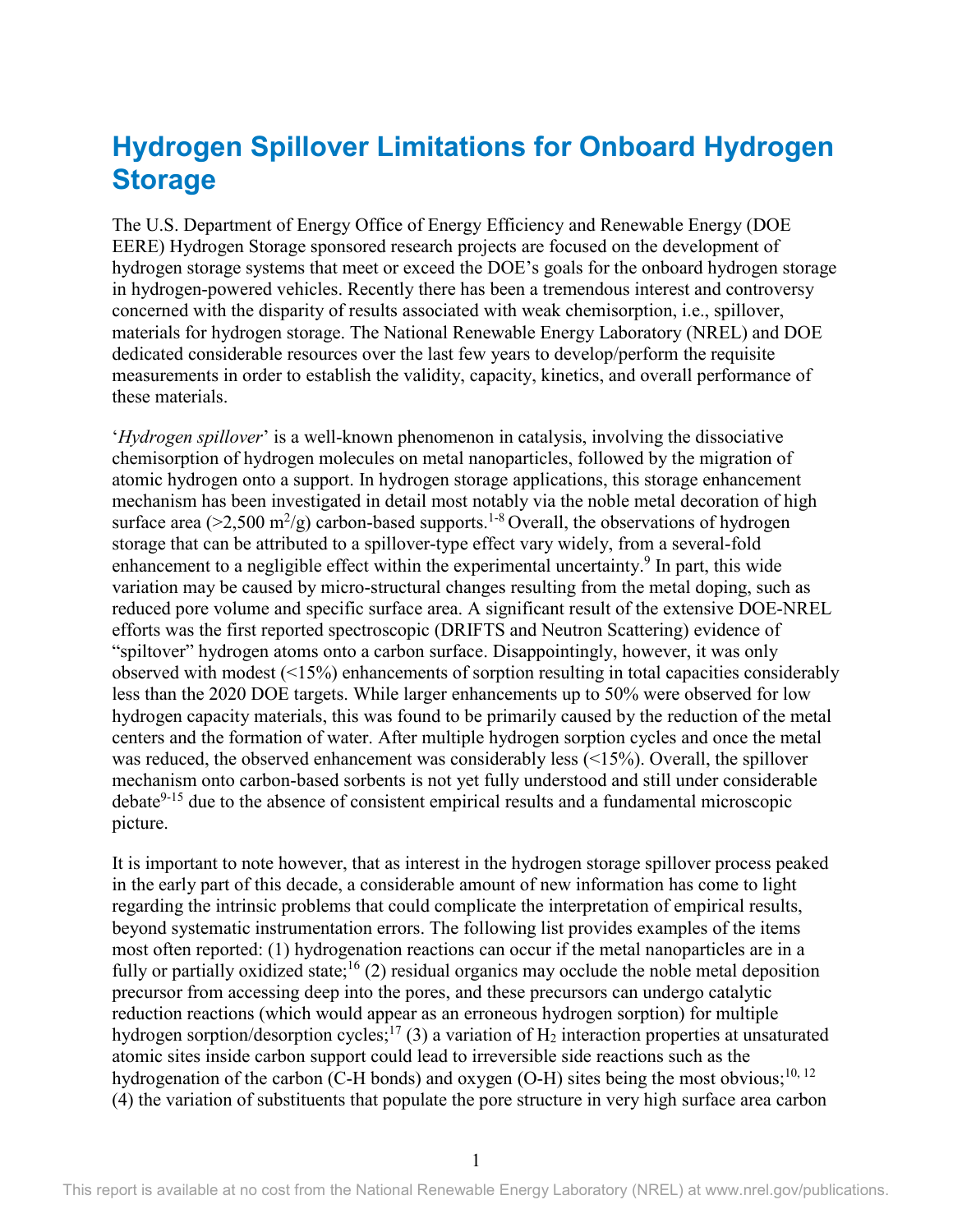materials can lead to multiple side reactions; (5) theory which predicts the existence of thermodynamic energy valleys resulting in water formation (which also would appear as an erroneous hydrogen sorption);<sup>18-20</sup> and most recently (6) results indicating that catalytic activity of the metal certainly can enhance adsorption kinetics, but with significant irreversible sorption hysteresis attributed to irreversible chemical hydrogenation of the substrate.<sup>21-22</sup>

Therefore, even though there are validated results in the literature that the hydrogen spillover process may result in an observed 10% to 50% increase in hydrogen sorption capacities, it has only been *verified* for well-defined, low surface area materials with inherently low (<0.5 wt.%) H2) gravimetric capacity—and even in these cases after 2–3 cycles the enhancement is greatly reduced. Thus, although there is now definitive spectroscopic evidence in the literature (DRIFTS, NMR, RAMAN, Neutron Scattering) of studies that confirm reversible hydrogen adsorption/desorption spillover behavior, these confirmations have only been observed for materials with low initial hydrogen capacity.

In a recent paper,  $2<sup>3</sup>$  we address the above issue through systematic density-functional-theory calculations. Unlike the conventional experimental study of H chemisorption using an atomic H source, hydrogen storage studies use molecular hydrogen sources; therefore, the chemisorption state must be in a much lower energy level. In order to lower the total energy, each chemisorbed H atom must be paired up with another H atom on the opposite side of the graphene sheet. The two H atoms in a pair are strongly correlated and must move cooperatively. In this situation, recombination of H atoms on the same side is mostly suppressed because each recombination breaks two H pairs and is energetically very unfavorable. Surprisingly, we found that H migration can actually happen at room temperature through a cooperative motion of H pairs when mediated by water molecules. This study is important for both hydrogen storage technology and organic chemistry in terms of C-H bond activation.

If one assumes that hexagonal patches form and grow simultaneously surrounding a catalytic particle, then ideally, six such patches with a size similar to the catalytic particle roughly fills the 360° angular space, which terminates the spillover around that catalytic particle. That gives a maximum area ratio of 6:1 of H covered graphene over that of metal covered graphene. Based on this ratio, the lattice parameters, standard atomic weights (12.011 for C, 106.45 for Pd), a homogeneous distribution of Pd nanoparticles (3 atomic layer thickness, 2 nm diameter) on graphene, and an optimum inter-particle distance of 5–6 nm, the maximum H capacity is derived as  $2.5-3.0$  wt.%.

Overall, the primary thermodynamic paradox of how a reversible hydrogenation reaction can occur at room temperature with the formation of a mobile 30 kJ/mol C-H bond has not been adequately addressed. However, as shown in the recent paper by Zhao et al., once the known region of influence of the metal center is calculated, along with the metal added to the material in the optimal spacing that would allow for 100% hydrogenation of the carbon surface, the maximum theoretical capacity would only be 2.75  $\pm$ /- 0.5 %w/w. Spillover is an interesting scientific phenomena; however, the current use of 2 nm metal particles to mediate the sorption of hydrogen onto a sorbent is not viable for application to transportation applications. So while the investigation of hydrogen sorption via a spillover process is of considerable interest, at this time it is still, at a scientific level, at too early of a research and development stage to be considered as a viable alternative to other more well-developed hydrogen storage technologies. However, this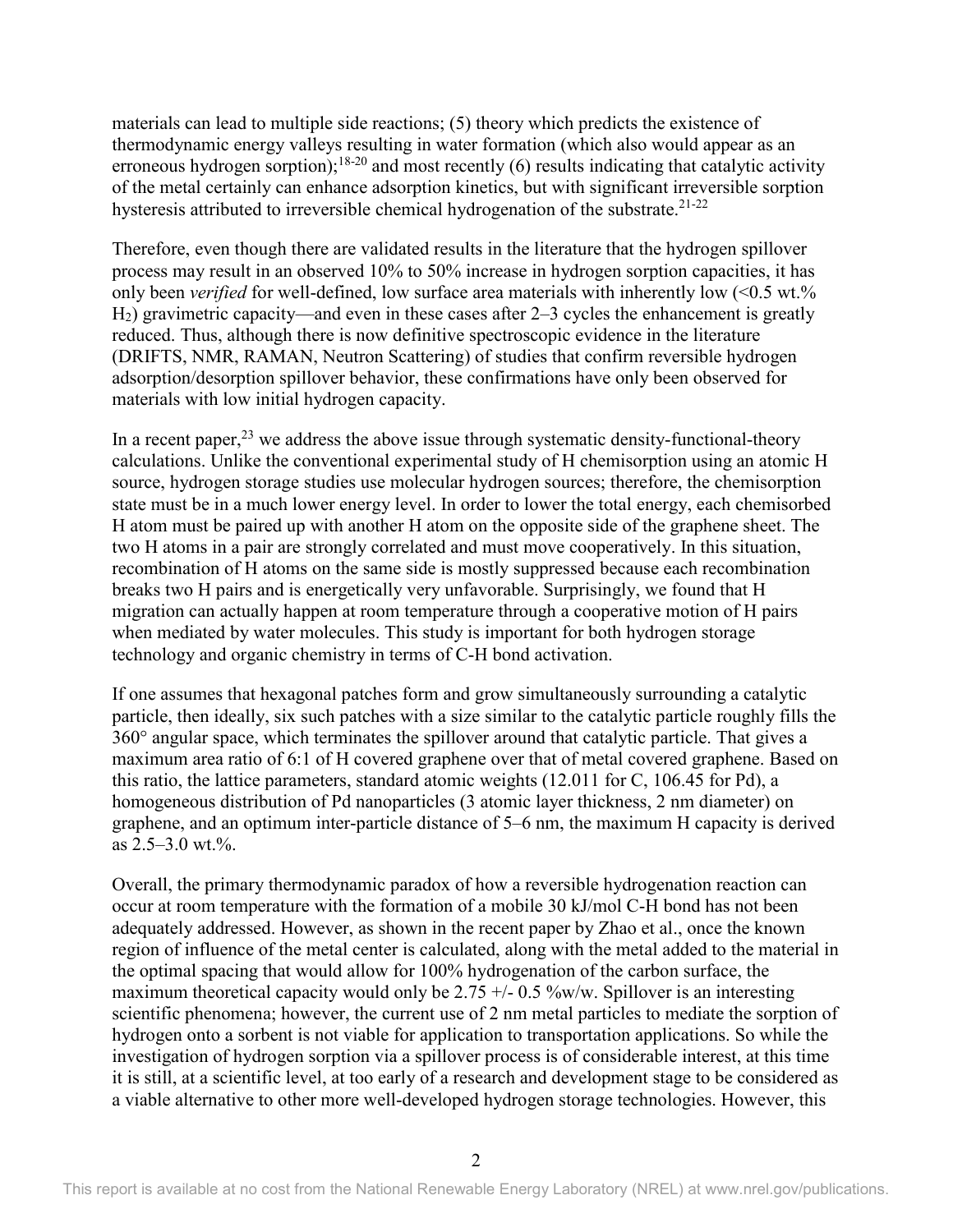is not to say that research in this area is not important. Fundamental research, such as work sponsored by the Office of Basic Energy Sciences or the National Science Foundation, where the mechanism could be established in great detail in order to better define substrate chemistries as well as the nano- and meso-scale structures needed to optimize materials suitable for incorporation with the spillover mechanism could be beneficial.

**In summary, hydrogen sorption via a spillover process is not considered a viable pathway to achieve the 2020 DOE metrics as a hydrogen sorption material for transportation applications.**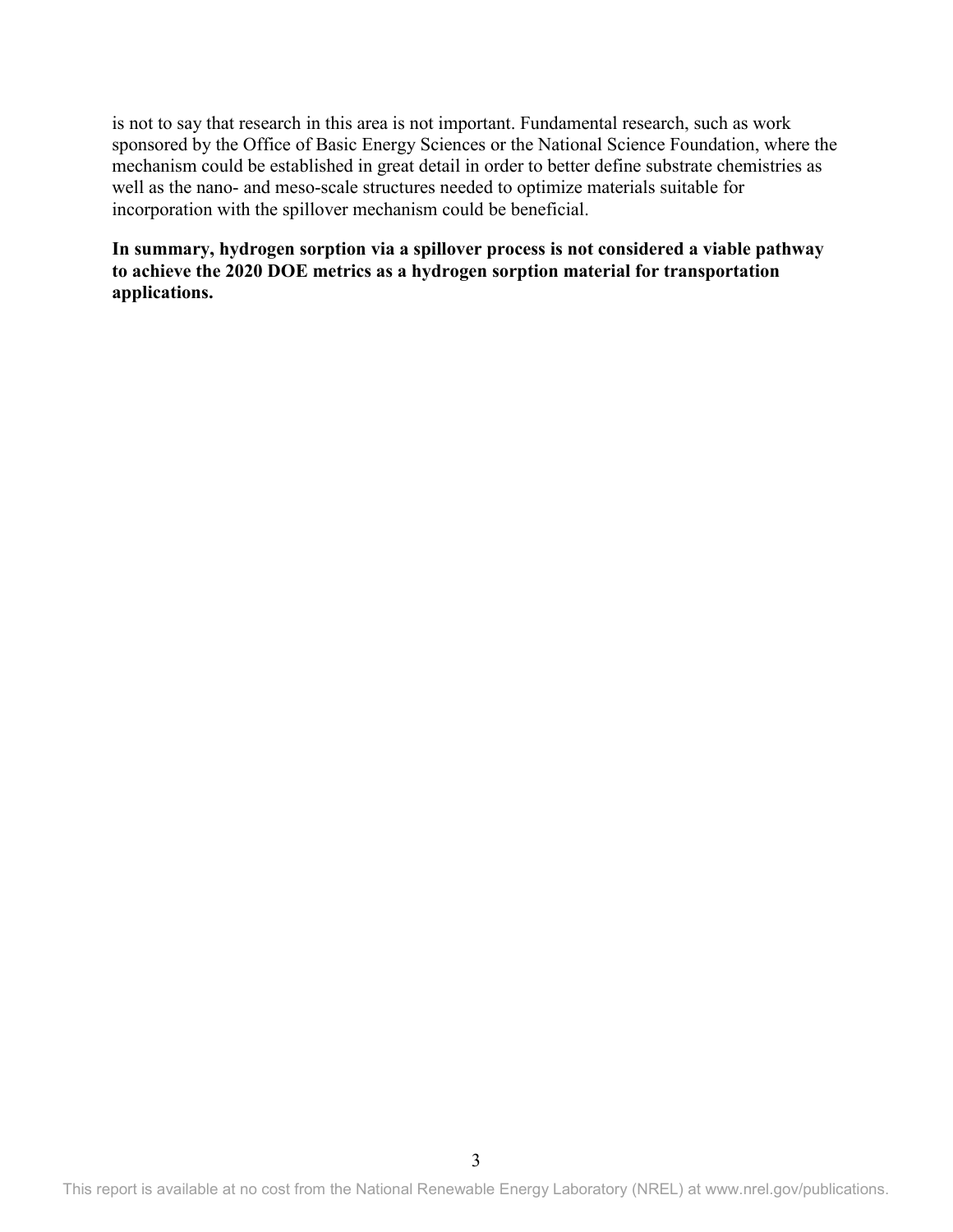## **Acknowledgements**

This work was fully supported by the U.S. Department of Energy under Contract No. DE-AC36- 08GO28308 with Alliance for Sustainable Energy, LLC, the Manager and Operator of the National Renewable Energy Laboratory. Funding provided by the U.S. Department of Energy, Office of Energy Efficiency and Renewable Energy, Fuel Cell Technologies Office. The views and opinions of the authors expressed herein do not necessarily state or reflect those of the United States Government or any agency thereof. Neither the United States Government nor any agency thereof, nor any of their employees, makes any warranty, expressed or implied, or assumes any legal liability or responsibility for the accuracy, completeness, or usefulness of any information, apparatus, product, or process disclosed, or represents that its use would not infringe privately owned rights.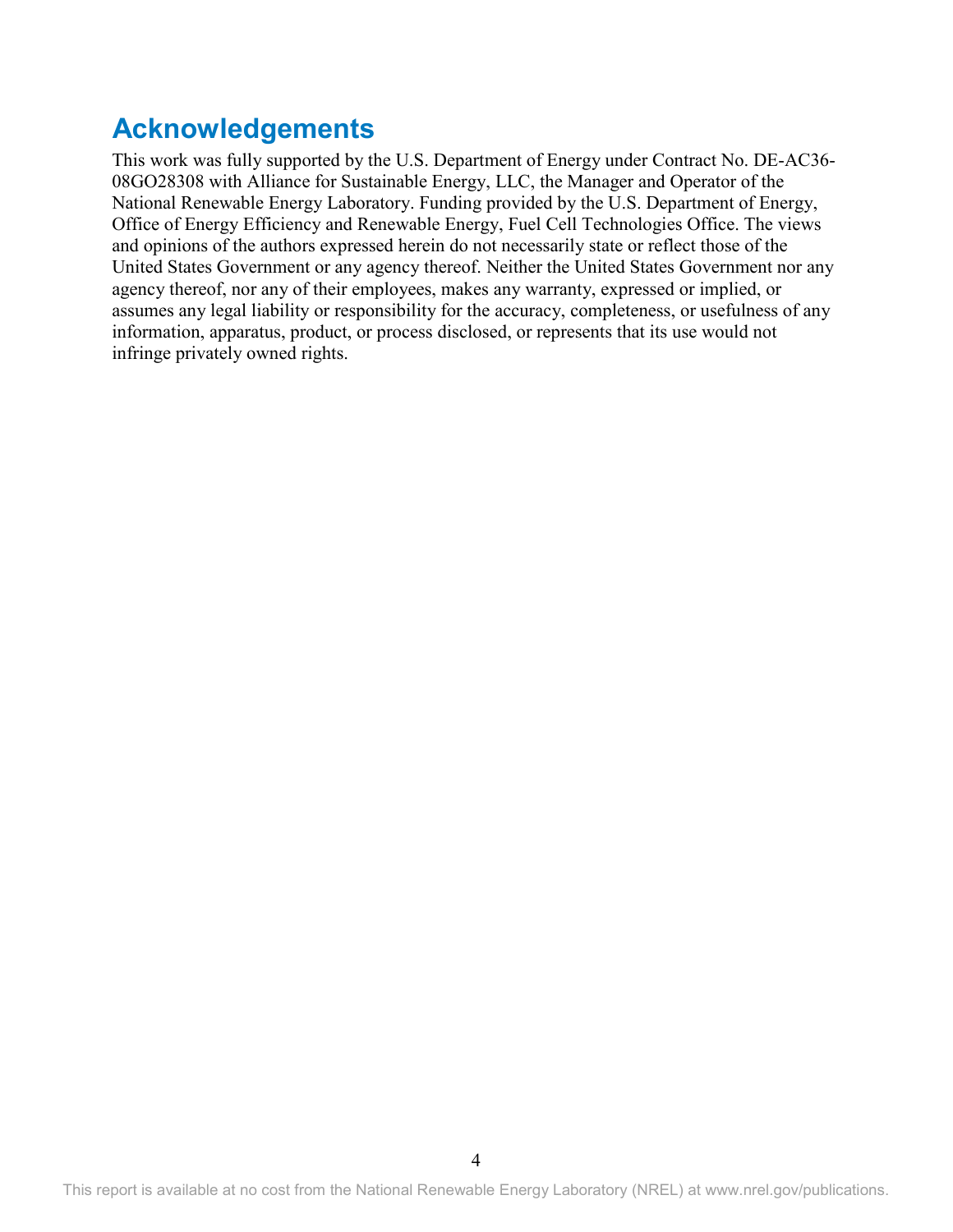### **References**

- 1. H. Chen and R. T. Yang, "Catalytic effects of TiF3 on hydrogen spillover on Pt/carbon for hydrogen storage," *Langmuir* 26, no. 19 (2010): 15394-98.
- 2. A. J. Lachawiec, Jr., G. Qi, and R. T. Yang, "Hydrogen storage in nanostructured carbons by spillover: bridge-building enhancement," *Langmuir* 21, no. 24 (2005): 11418-24.
- 3. A. J. Lachawiec, Jr. and R. T. Yang, "Isotope tracer study of hydrogen spillover on carbonbased adsorbents for hydrogen storage," *Langmuir* 24, no. 12 (2008): 6159-65.
- 4. Y. Li and R. T. Yang, "Hydrogen storage in metal-organic frameworks by bridged hydrogen spillover," *J. Am. Chem. Soc.* 128, no. 25 (2006): 8136-37.
- 5. Y. Li and R. T. Yang, "Significantly enhanced hydrogen storage in metal-organic frameworks via spillover," *J. Am. Chem. Soc.* 128, no. 3 (2006): 726-27.
- 6. N. R. Stuckert, L. Wang, and R. T. Yang, "Characteristics of hydrogen storage by spillover on Pt-doped carbon and catalyst-bridged metal organic framework," *Langmuir* 26, no. 14 (2010): 11963-71.
- 7. F. H. Yang, A. J. Lachawiec, Jr., and R. T. Yang, "Adsorption of spillover hydrogen atoms on single-wall carbon nanotubes," *J. Phys. Chem. B* 110, no. 12 (2006): 6236-44.
- 8. R. T. Yang and Y. Wang, "Catalyzed hydrogen spillover for hydrogen storage," *J. Am. Chem. Soc.* 131, no. 12 (2009): 4224-26.
- 9. N. P. Stadie, J. J. Purewal, C. C. Ahn, and B. Fultz, "Measurements of Hydrogen Spillover in Platinum Doped Superactivated Carbon," *Langmuir* 26, no. 19 (2010): 15481-85.
- 10. A. Ansón, E. Lafuente, E. Urriolabeitia, R. Navarro, A. M. Benito, W. K. Maser, and M. T. Martínez, "Hydrogen Capacity of Palladium-Loaded Carbon Materials." *J. Phys. Chem. B*  110, no. 13 (2006): 6643-48.
- 11. R. Campesi, F. Cuevas, R. Gadiou, E. Leroy, M. Hirscher, C. Vix-Guterl, M. Latroche, "Hydrogen storage properties of Pd nanoparticle/carbon template composites," *Carbon* 46, no. 2 (2008): 206-14.
- 12. C. I. Contescu, C. M. Brown, Y. Liu, V. V. Bhat, and N. C. Gallego, "Detection of Hydrogen Spillover in Palladium-Modified Activated Carbon Fibers during Hydrogen Adsorption," *J. Phys. Chem. C* 113, no. 14 (2009): 5886-90.
- 13. M. Hirscher, "Remarks about spillover and hydrogen adsorption Comments on the contributions of AV Talyzin and RT Yang," *Micropor. Mesopor. Mat.* 135, no. 1-3 (2010), 209-10.
- 14. A. V. Talyzin and S. M. Luzan, "Hydrogen adsorption in Pt catalyst/MOF-5 materials," *Micropor. Mesopor. Mat.* 135, no. 1-3 (2010): 201-05.